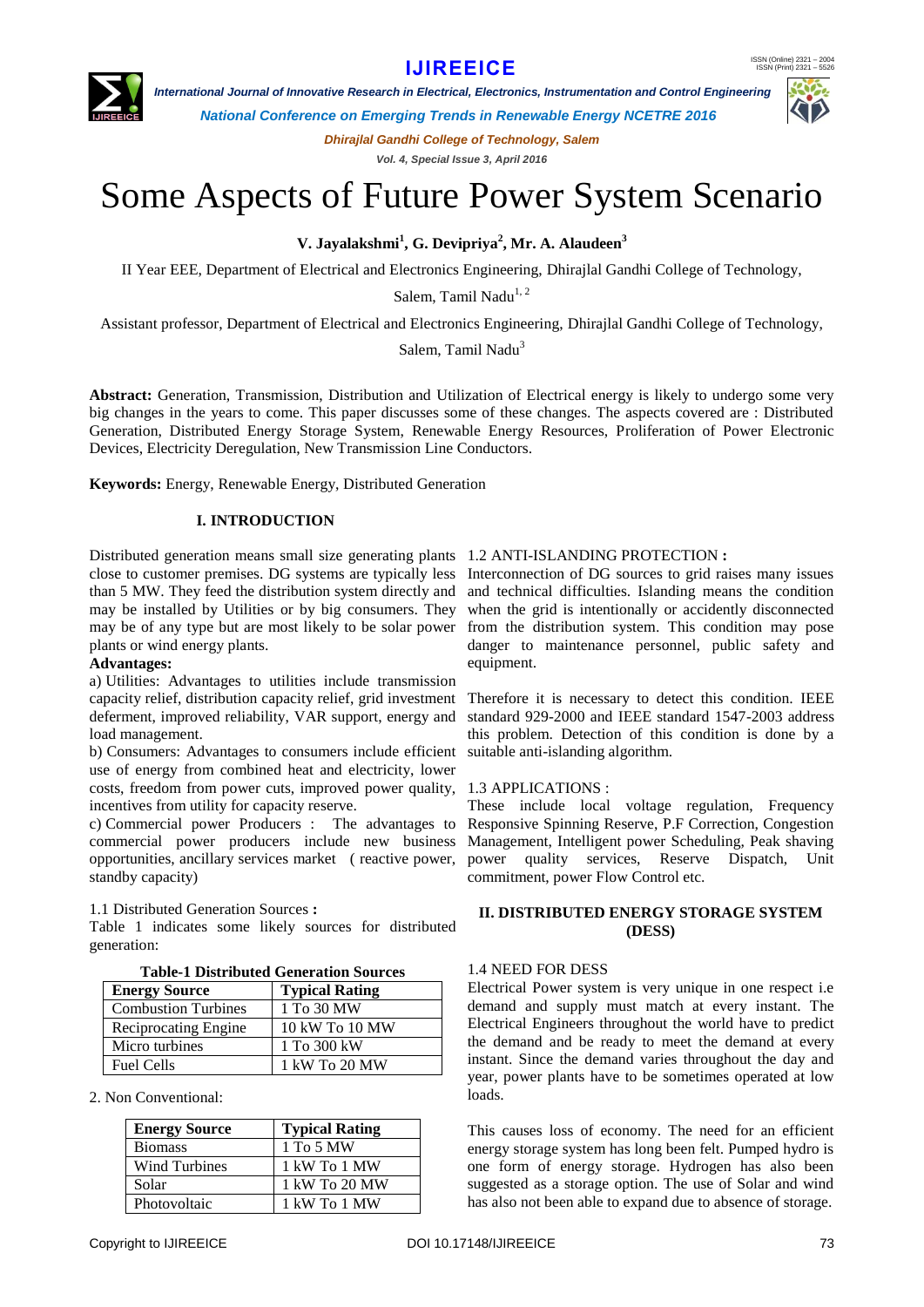ISSN (Online) 2321 – 2004 ISSN (Print) 2321 – 5526

## **IJIREEICE**

 *International Journal of Innovative Research in Electrical, Electronics, Instrumentation and Control Engineering*



*National Conference on Emerging Trends in Renewable Energy NCETRE 2016*

*Dhirajlal Gandhi College of Technology, Salem*

*Vol. 4, Special Issue 3, April 2016*

### 1.5 ADVANTAGES OF DESS

- a) Utilization of solar and wind energy. Both these energy are likely to be the most prominent. sources are very variable. Moreover their availability does not match with the requirement. An efficient 1.7 SOLAR ENERGY storage system can help in more effective utilization of renewable energy systems.
- b) Peak Shaving. It is very costly to operate power plant for a few hours every day to supply peak load. An efficient storage system can help mitigate this problem.
- c) Deferring transmission/substation up gradation.
- d) Reduction of losses.
- e) Service to radially fed loads during fault.
- f) Improved reliability of electric supply.

g) Reserve optimization.

#### 1.6 ISLANDING

Islanding means isolation of certain load areas from the grid and supplying these areas by local resources. If DESS is available these areas can be supplied by battery through dc/ac convertor. This has been made possible because of advances in power electronics and battery technology. The ability to island during natural disturbances can improve reliability indices significantly. Multi MW multi MWh sodium sulphide batteries have been found to be very useful for such purposes. Areas which can benefit from islanding include i) Areas fed by long old lines ii) Areas with dense vegetation iii) areas prone to high velocity winds, storms, lightning etc.

Once a fault occurs on lines feeding such areas, repair and restoration can mean power supply disruption for several hours. In such situations DESS can be very effective in improving reliability.

Islanding can be either DDI or ADI

#### 1.6.1 DDI

This means disconnecting discrete zones or sections of the grid and feeding them through DESS. Advanced communication tools are used for this purpose. These tools are distributed intelligence spread among the feeder sections and protective devices, which can communicate directly with each other to operate automatically.

#### 1.6.2 ADI

ADI refers to turn ON and OFF individual customers through the use of advanced metering infrastructure. Thus each consumer load is treated as island and each consumer's meter can be controlled remotely. Thus critical loads (Hospitals, fire houses, Police stations etc.) can be given priority. Presently ADI devices are still in voltage instability. development stage but will become very popular in years to come.

#### **III. RENEWABLE ENERGY RESOURCES**

The world has been facing an energy crises for the past few years. The reserves of fossil fuels are fast depleting important role in future energy generation programs. active filters.

The principle of solar energy utilization is very simple. When light radiation falls on a P-N junction, a voltage is generated. The photovoltaic cells convert Sun's energy into electrical energy. Many photovoltaic technologies exist. Some of these are : crystalline silicon, Multi crystalline silicon, Thin film amorphous silicon etc. It has been reported that production of solar cells is increasing exponentially every year.

Photovoltaic power generation systems can be stand alone systems, hybrid systems, grid connected systems and consumer application systems. All these technologies will be exploited in future.

The solar insulation varies during the day and also during summer and winter. Therefore it is necessary to control the terminal voltage of a solar array to get maximum output. The maximum power point is tracked by MPPT (Maximum power point tracker).

India has an ambitious solar energy utilization program. Jawahar Lal Nehru solar mission has been launched in January 2010. Under this programme 20000 MW of solar energy is likely to be added in the next 10 years. Moreover millions of solar water heaters, solar cookers, solar lanterns etc exist and many more are being added every year.

#### 1.8 WIND ENERGY

Winds are caused by pressure differences. Many countries have very big wind energy utilization programs. The present installed capacity of WEG in some countries are : Germany 25000 MW, Spain 15000 MW, USA 16000 MW, India 9000 MW. Tamil Nadu, Maharashtra, Karnataka, Rajasthan, Gujarat are some leading states in this respect.

Selection of sites for WEGs depends on wind availability, availability of land, access to land and grid stability.

The average capital cost of WEG in India is about 1 crore per MW and the generation cost is about Rs 2.25 per KWh. These costs are likely to come down in future due to large scale manufacture of wind turbines and generators.

Synchronous generators, Permanent magnet synchronous generators and induction generators are used in wind programs. Induction generators require reactive power to set up the magnetic field. This leads to Tand D losses and

#### **IV. PROLIFERATION OF POWER ELECTRONIC DEVICES**

and renewable energy resources will play an increasingly However these problems can be solved by the use of shunt The use of power electronic devices is increasing tremendously. Power electronic devices inject harmonics into the system and cause power quality problems.